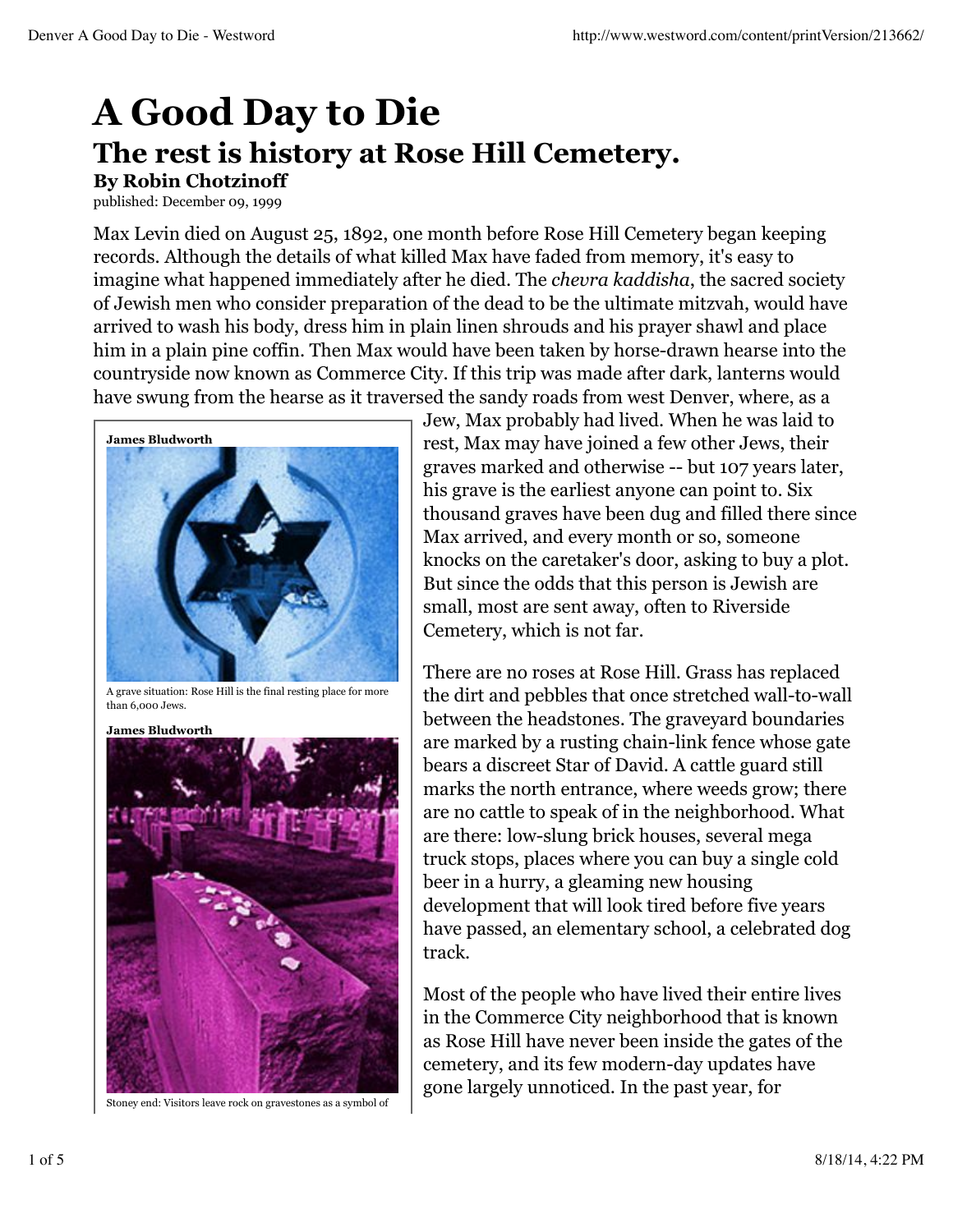rememberance. instance, Rose Hill's board of directors authorized the construction of a new brick building designed to house the cemetery office and an annex for *tahara* --

ritual washing and preparing of the dead -- as well as a *shomer* room, in which someone sits adjacent to the deceased all night, reciting psalms. The shomer room resembles a dentist's waiting room as much as anything else, and the annex in which it sits looks exactly like the other buildings at Rose Hill, though it's fifty years newer. It is not the kind of building that inspires curiosity.

In a way, that's just as well. What goes on at Rose Hill is what has always gone on at this unprepossessing place, which exists only to perform the final service for anyone who is a Jew -- by birth or by Orthodox conversion. Whether that Jew led a religious life or not is immaterial, because at Rose Hill, he is guaranteed a religious death.

## **Mr. Saliman and Mr. Goldstein, Members of the Board**

Richard Saliman and David Goldstein are walking through the cemetery on an unseasonably warm fall day, looking for the graves of their mothers and fathers.

"Wasn't it just a few weeks ago I was doing this?" Mr. Saliman asks himself. "It took me half an hour. By now, I should know."

It was probably six weeks ago, during the High Holy Days, one of the many times each year that Jews honor their ancestors. Mr. Saliman's father and grandfather, and just about all of his Denver-born forebears, are buried here; he has a "reservation" at Rose Hill himself. He is a third-generation volunteer boardmember of the nonprofit cemetery, as well as a past president, like his grandfather and father before him.

Mr. Goldstein shares every one of these distinctions.

"My grandfather came here in 1888 from Poland. He came to Galveston, then Denver," Mr. Goldstein says, puffing a little to keep up with Mr. Saliman's pace. "In a covered wagon, so I'm told. And he settled in the ghetto called West Colfax. My grandma started a bakery. My grandfather never worked. He stayed busy studying Talmud and Torah."

"You and I grew up in the same terrace," Mr. Saliman recalls. "How old were we when we first met?"

"Excuse me? I don't hear so good."

"We must have been babies. Babies."

"Do you know how old we are?" Mr. Goldstein asks. "Both of us are 84."

Mr. Saliman and Mr. Goldstein have known each other forever, and their memories are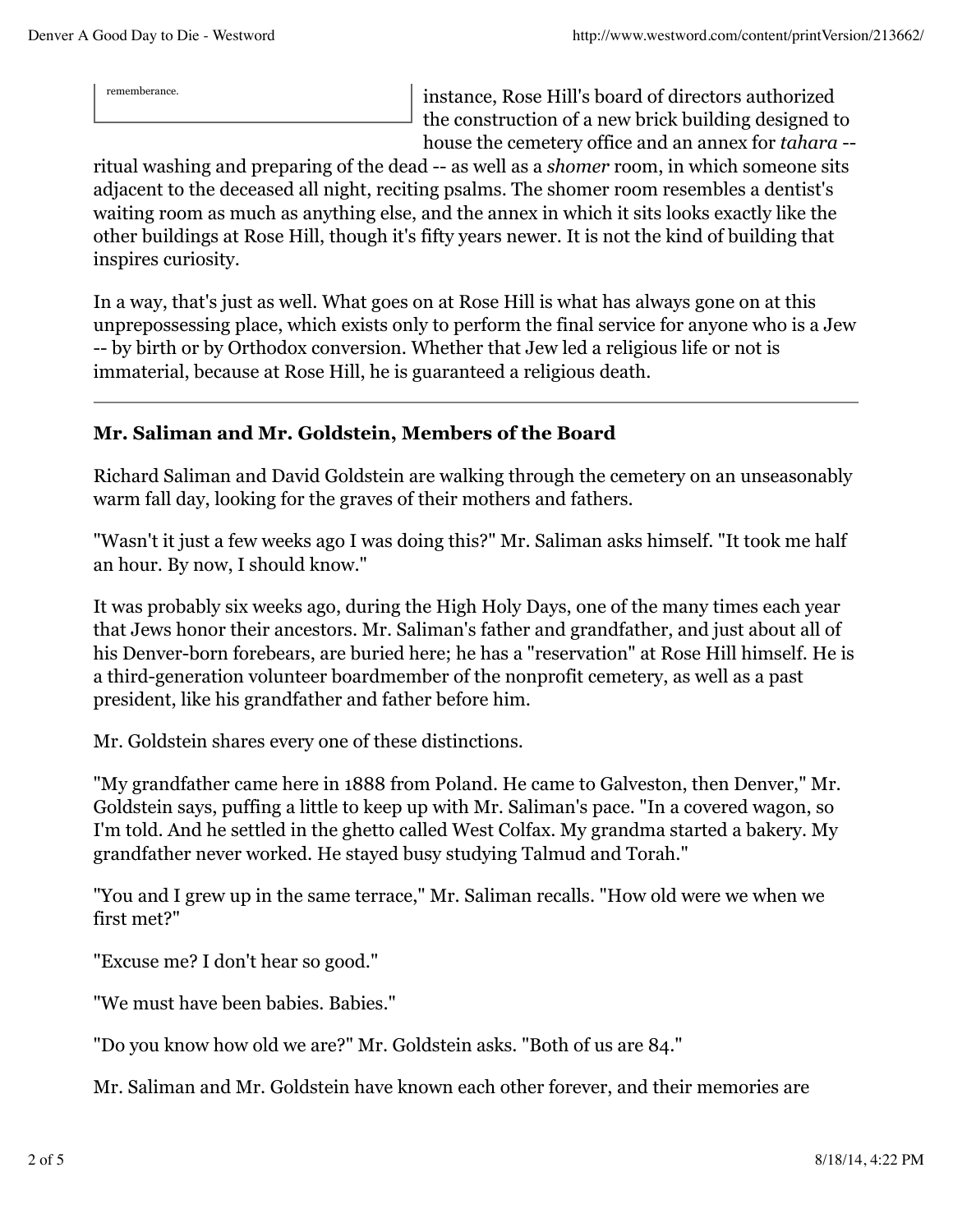sharp even if their hearing isn't. Indisputably, they are both pillars of the Jewish community -- but their effect, at least when they are wandering around outside, is more like that of a couple of eleven-year-old boys.

"We both went to Cheltenham Elementary School," Mr. Saliman says.

"Let me tell you, that's where every teacher in Denver wanted to work," says Mr. Goldstein. "It was 99 percent Jewish, so you had the smartest kids in the city. Plus you got all the Jewish holidays off, which made ten more days of vacation."

"Remember him?" Mr. Saliman asks, as they walk past a well-worn headstone. "Didn't he wrestle? Or was it softball?"

"Remember him? Look what they put on his stone."

The two men stop before a slab of granite engraved with a man's name and dates -- in English and Hebrew -- as well as his nickname.

"'Shloy,'" reads Mr. Goldstein. "You ever know that was his Jew name?"

"Sure."

"There's Perlmutter. You know he used to lay bricks for my father-in-law? He became a millionaire, and my father-in-law, I hate to say it, was broke most of his life."

The men strike a vein of Saliman relatives, prompting Mr. Saliman to remember the way his father fulfilled his obligation to Rose Hill -- coming by every Sunday just to make sure "everything was still here. It was what he did for the community. I don't come as often myself," he offers. "I don't particularly like it here. I don't like death; I'm not sentimental. But it's something you do."

"It's a mitzvah," Mr. Goldstein agrees. "It's not something you publicize. In the old days, because you wanted to protect the graves. Now, because, well, you don't call attention to it."

Realizing that he has crossed into an area of philosophy he was born understanding -- that good deeds are lessened exponentially every time you congratulate yourself for doing them -- Mr. Goldstein backs away from the subject, disheartened at the prospect of explaining it to an outsider. Not looking where he is going, he lands in a discussion of the afterlife.

"As far as Jewish law is concerned," he says patiently, "the dead are equal. At death, no one is smarter, richer, anything -- we're all the same. So we use the same service, the same type of casket, and no one who is poor feels bad for having less. As far as the soul...the idea is that someday there'll be a messiah, which you may or may not believe."

"There's always debate," Mr. Saliman agrees. "I've heard it said, 'The body is gone, but there is a soul that lives on.'"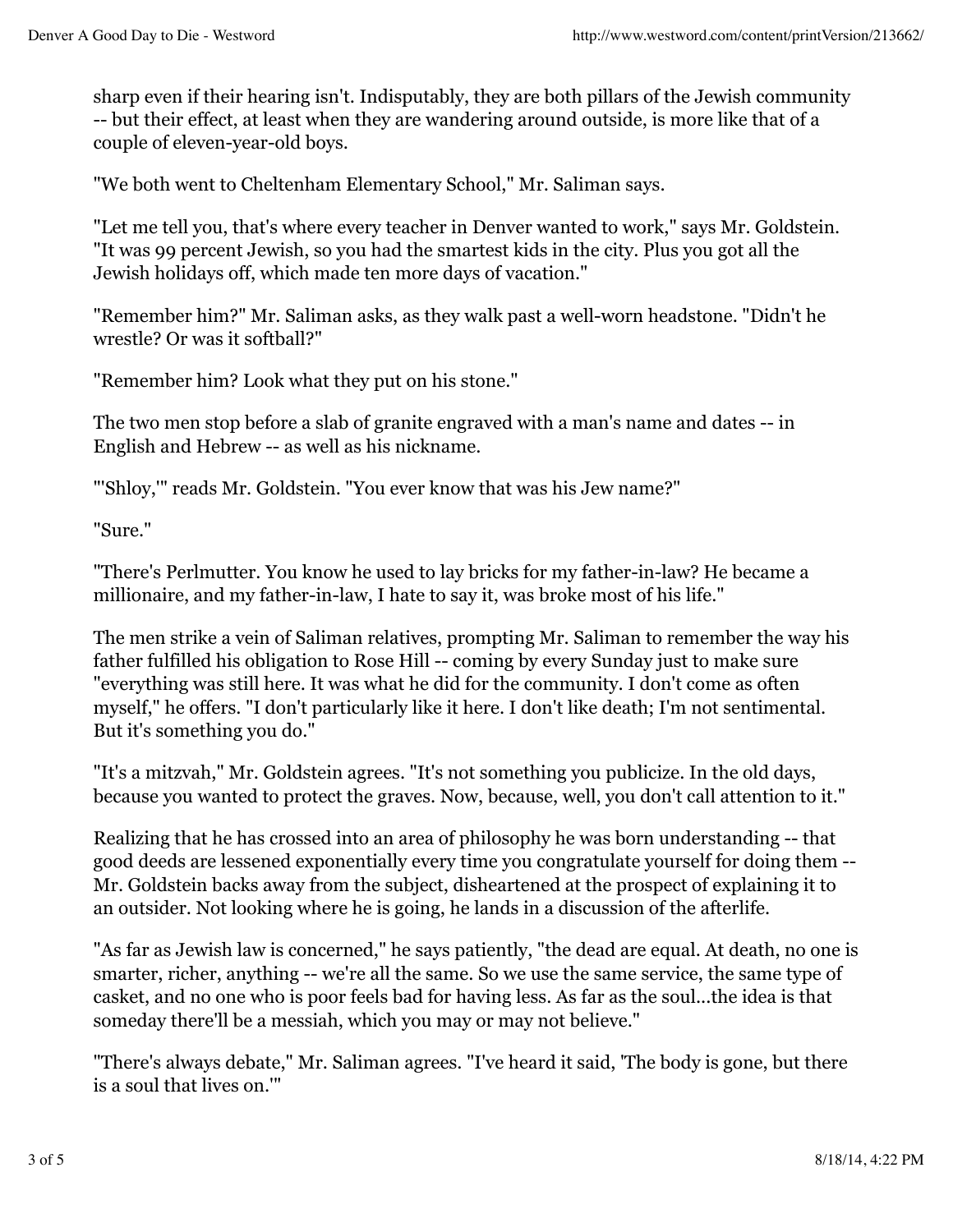Mr. Goldstein is okay with that, but a slight confusion seems to remain: Why are we talking about these private things? These things that every good Jew either knows to be true, or will debate for all eternity?

Suddenly Mr. Saliman calls his attention to a familiar grave. "He had four wives, remember? An ambitious man. Ethel is here with him. The rest are spread around the cemetery, aren't they?"

"Here's *my* family!" Mr. Goldstein says, a little surprised. "We just walked right into it! Look, there's my spot. Someday, maybe you'll come by and say hello."

## **The Caretaker**

In the 107 years of its existence, Rose Hill has had just five caretakers. It is a position that inspires permanence. The current caretaker will have been here 25 years this coming May. Along with a seasonal crew, he serves as night watchman, grave digger, raiser of bedding plants and flowers, custodian of two large lazy dogs who live here, interference runner for the various boardmembers and casket builder. A lapsed Protestant, he now describes everyday situations in terms of shleppiness or relative mitzvah.

"When I started, people wondered at the effect it would have on my kids, having to tell people their father ran a cemetery," he says. "But they loved it here. They grew up running around outside."

The caretaker came to the job indirectly. A career salesman, he was sitting in a nearby bar one day ruining his life when someone came by to ask if anyone wanted to earn a quick buck by digging a grave. He did, and he stayed, for reasons he'd just as soon not discuss, although he will say he eventually stopped drinking.

"My story is nothing," he says flatly. "I like working outside -- that's why I'm here. Also, the men I work for treat me like a king. They stuck with me when I was at a low ebb. They had faith that I would help them out, and after a while, I wanted to."

Enough of that. He moves on to more important observations.

For example, Jews have a staggering devotion to their ancestors. The simplicity of their funerals grows on you. The mysteries never cease -- what do those symbols really mean on the grave of a Kohen or a Levi, and why can't the trees be allowed to grow so that they cross over a cemetery road? What happened to the horny toads and lizards that used to populate the graveyard? They're gone, but other than that, very little has changed over the decades. And the very worst thing has remained a constant: watching a parent bury a child, no matter how old either of them happens to be.

## **Tahara**